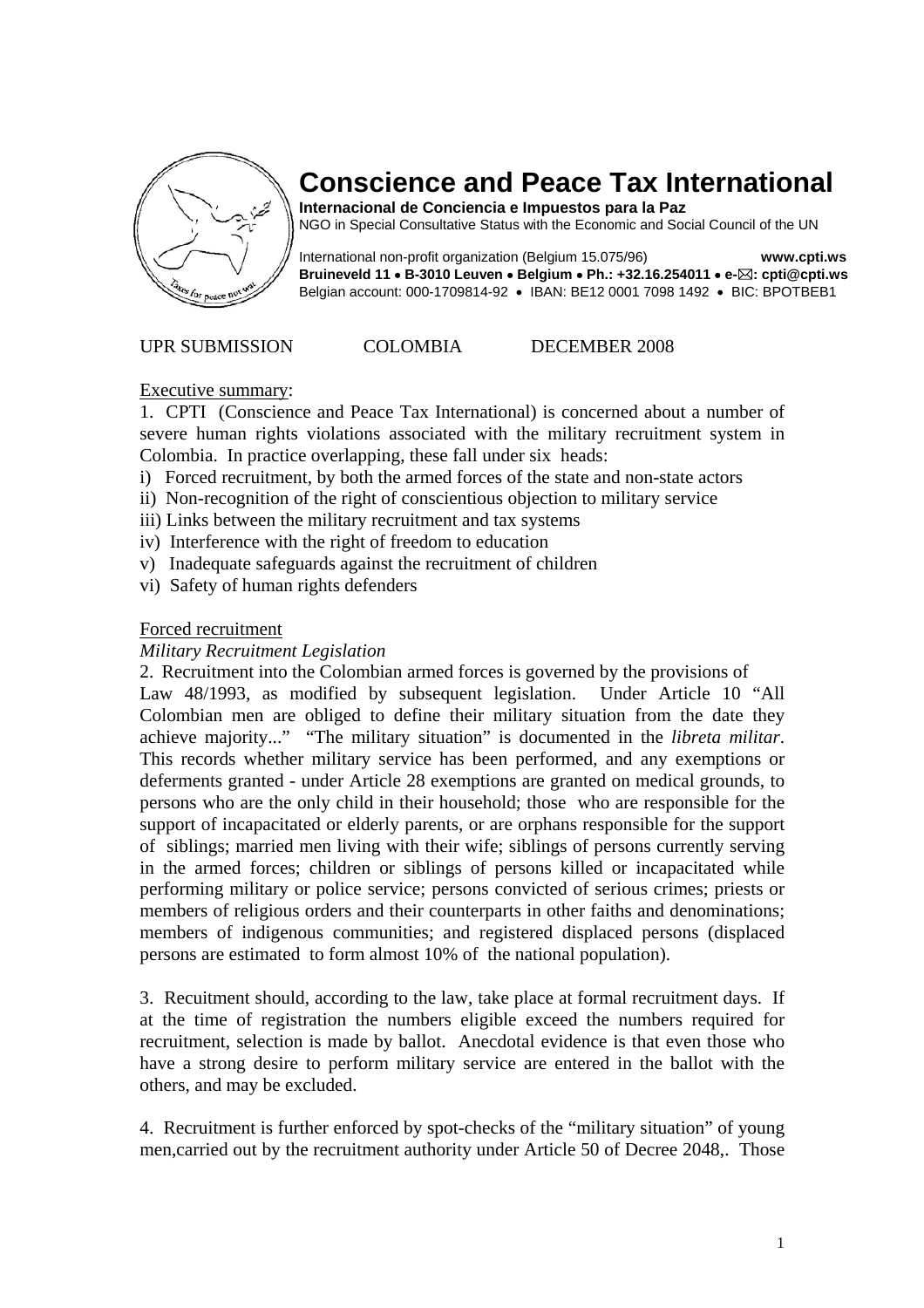who are not carrying appropiate documentation are required to present themselves at a specific place and time in order to "regularise" their military situation.

# *Military Recruitment Practice*

.

5. In practice, according to CPTI's souces, a large proportion - perhaps even the majority - of military recruitment is by means of "*batidas*", as the checks mentioned in 4 above are colloquially known. Young men whose documentation is not in order, or who are not carrying a *libreta militar,* are loaded into army trucks and taken, incommunicado, to military barracks. Those who are not able to convince the recruiters that they should not have been detained are enlisted with immediate effect.

6. *Batidas* frequently target public transport. In the large cities, they typically take place at the exit barriers from the rapid transit systems. Local sources inform CPTI that they are at least a weekly occurrence somewhere on the *transmilenio* network in Bogota, and especially common at the southern terminus, serving the poorest neighbourhoods and the encampments of displaced persons. In the countryside, buses are often stopped and their occupants checked.

7. Very similar methods of forced recruitment have been found by the Inter-American Commission on Human Rights<sup>[1](#page-1-0)</sup> to be in breach of Articles 7 (right to liberty), 11 (protection of human dignity) and 22 (freedom of movement) of the Inter-American Convention on Human Rights. These methods are also in themselves contrary to the legislative provisions, and by their very nature can lead to the forced recruitment of persons who should be exempt from military service. However in meetings with groups of local and international ngos, including CPTI, officials of the civilian legal authorities, the *personaria,* have indicated that they do not believe they have powers to investigate such irregularities committed by the military.

8. CPTI's Colombian contacts are convinced that the cases which are reported are but the tip of the iceberg. The *batidas* are, they insist, not simply random enforcement checks, but targeted attempts to raise the necessary quota of recruits for the armed forces. It is no accident that they are concentrated in the more disadvantaged areas, whether urban and rural. The armed forces have no desire to round up articulate, educated, middle class youth, who know their rights. The majority of young Colombians, by contrast, have no idea that the *batidas* are contrary to domestic law, have no knowledge of the grounds on which they might be exempt from military service, or are too intimidated to challenge their recruitment.

9. CPTI has details of a number of cases within the last year where registered displaced persons, sole carers for elderly or handicapped parents or younger siblings, or persons with a brother already serving have been unable to obtain their release having been taken in *batidas,* or where high school graduates (*bachilleres*), who should have been eligible, if at all, for 12 months military service, were placed in units of the regular army or the rural militia where the term of service is 18 or 24 months. In some cases, more than one of these features applied at the same time.

10. A particularly disturbing feature of reports by those affected is the frequency with which they refer to attempts to falsify the official written record, whether by forcing

<span id="page-1-0"></span> $\frac{1}{1}$  Case 10,975, Guatemala, 6<sup>th</sup> October 1993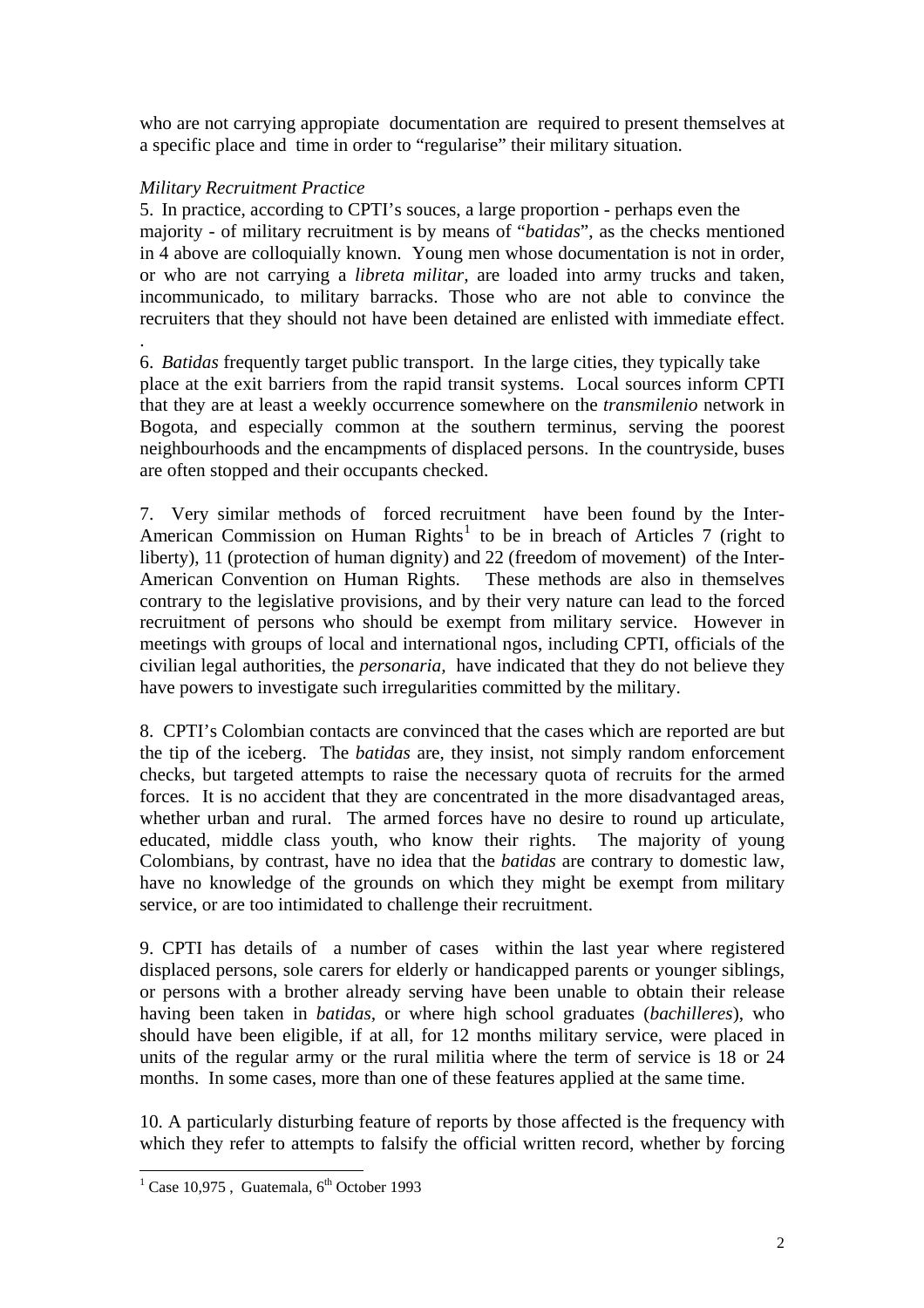"recruits" to sign statements (eg. that they were enlisting voluntarily, or confirming incorrectly - that there were no grounds for exemption), forging their signatures on statements that they had refused to sign, or, in the case of a person required to report in order to "define his situation", failing to record that he had duly done so.

11. It must be recognised that in the Colombian situation, "military" recruitment does not take place only into the Government armed forces. A number of armed actors not under the control of the state, and covering a broad spectrum from political to purely criminal activities, also operate, and effectively contol parts of the national territory. All recruitment by such groups is illegal. The victims of forced recruitment by these groups, however, do not even have the theoretical possibity of challenging the irregularity of their recruitment, or claiming grounds of exemption. Their biggest problem will be in convincing the authorities of the State, on an individual basis, that their participation was involuntary. A particular difficulty is faced by conscientious objectors (see below), whose objection is to participation in any armed or warlike activity, but whose refusal to join any one party to the armed conflict within the country is all too often interpreted as active support of the "other side".

# Non-recognition of the right of conscientious objection

### *International standards*

12. It has been recognised that the right of conscientious objection to military service can be derived from the freedom of thought, conscience and religion established in Article 18 of the International Covenant on Civil and Political Rights. (General Comment No. 22 of the Human Rights Committee, paragraph 11).

13. The View of the Human Rights Committee on Communications 1321/2004 and 13[2](#page-2-0)2/2004<sup>2</sup> confirms that it is incumbent on States Parties to the Covenant, which include Colombia, to examine claims for conscientious objection to military service whether or not there is provision in national law.

#### *Domestic legislation*

 $\overline{\phantom{a}}$ 

14. Colombia is one of a mere half dozen States where it is known that persons have openly declared themselves as conscientious objectors to military service, but where no legislation or regulations allow recognised conscientious objectors to be exempted or excused such service.

15. It has been argued, in a minority opinion in the Colombian constitutional court, $3$ that the unconditional guarantee of freedom of conscience in the Colombian constitution had to be seen as prevailing over the the obligation to perform military service, recognised even in the constitution itself as subject to a number of exceptions. The majority opinion, however, was not even that the two provisions should be weighed equally, but that Article 216, imposing the obligation of military service, should be given absolute priority, and that has been the consistent interpretation of the domestic courts.

<span id="page-2-0"></span><sup>&</sup>lt;sup>2</sup> CCPR/C/88/D/1321-1322/2004: Republic of Korea. 23/01/2007;

<span id="page-2-1"></span><sup>3</sup> Case 511/94, quoted at length in the response of the *Defensor del Pueblo* to the questionnaire from OHCHR issued in pursuance of Resolution 2002/45 of the Commission on Human Rights.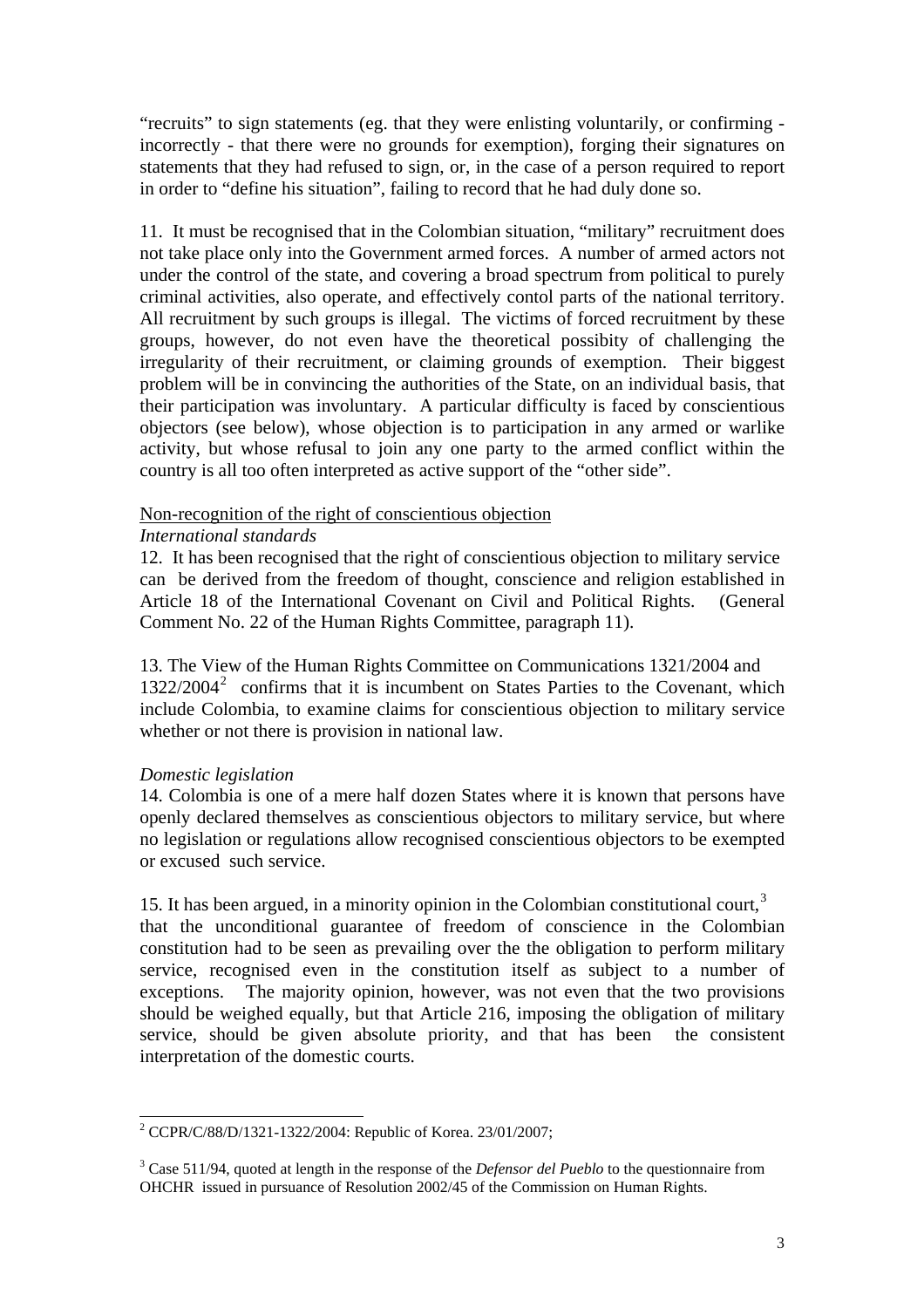# *Practice*

16. A number of young persons in Colombia have declared themselves to be conscientious objectors to all forms of military and armed activity. Such declarations have often been made on the occasion of enlistment, or attempted enlistment, but they are increasingly being registered publicly before any attempt at recruitment, by any party.

19. In principle, the military authorities have always refused to accept such declarations. No person has been excused military service, or directed to unarmed service (which most would not accept, although there is a general willingness to perform some sort of alternative civilian service following the model established in a large number of countries) on the grounds of conscientious objection.

20. CPTI knows of more than five cases over the last two years where conscientious objectors have been taken in *batidas.* Not all have resulted in definitive recruitment. Some have established their right to exemption on other grounds; in at least one case the process is ongoing. In no instance, however, has the conscientious objection to military service been recognised, thus in all cases the freedom of thought, conscience and religion has been violated.

# Links between the military recruitment and tax systems

21. CPTI has particular concerns that those who are exempted from military service,

for whatever reason, with the exception of members of indigenous communities and those with permanent physical disabilities, are required to pay a "compensation fee" set by the military authorities before they can receive the *libreta militar*. Not only does such a fee penalise in a discriminatory fashion those with good reason for exemption from military service, it also encourages and helps to conceal the widespread sale of exemptions by corrupt recruiters. In the case of conscientious objectors to military service the requirement to make a direct financial contribution to military expenditure is a separate violation of the freedom to manifest their religion or belief.

# Interference with the right of freedom to education

22. Under Article 10 of Law 48/93 "All Colombian men are obliged to define their military situation from the date they achieve majority" (ie. their eighteenth birthday) "with the exception of students for the *bachillerato*" (the school leaving certificate) "who will define their military situation when they receive the *bachillerato*  certificate."

23. Article 13 of Law 418/1997 modified this provision. The full wording of this Article<sup>[4](#page-3-0)</sup> is:

"Minors under 18 years of age shall not be called up for military service. Students in eleventh grade who are under age and are selected for military service under Act No. 48 of 1993 shall have their call-up postponed until they reach the age of majority, unless they voluntarily choose to fulfil their constitutional obligation immediately with the express written consent of their parents. In such cases, under-age recruits may not be assigned to areas where war operations are taking place or employed in armed conflict operations.

<span id="page-3-0"></span><sup>&</sup>lt;sup>4</sup> As translated inCRC/C/70/Add.5.